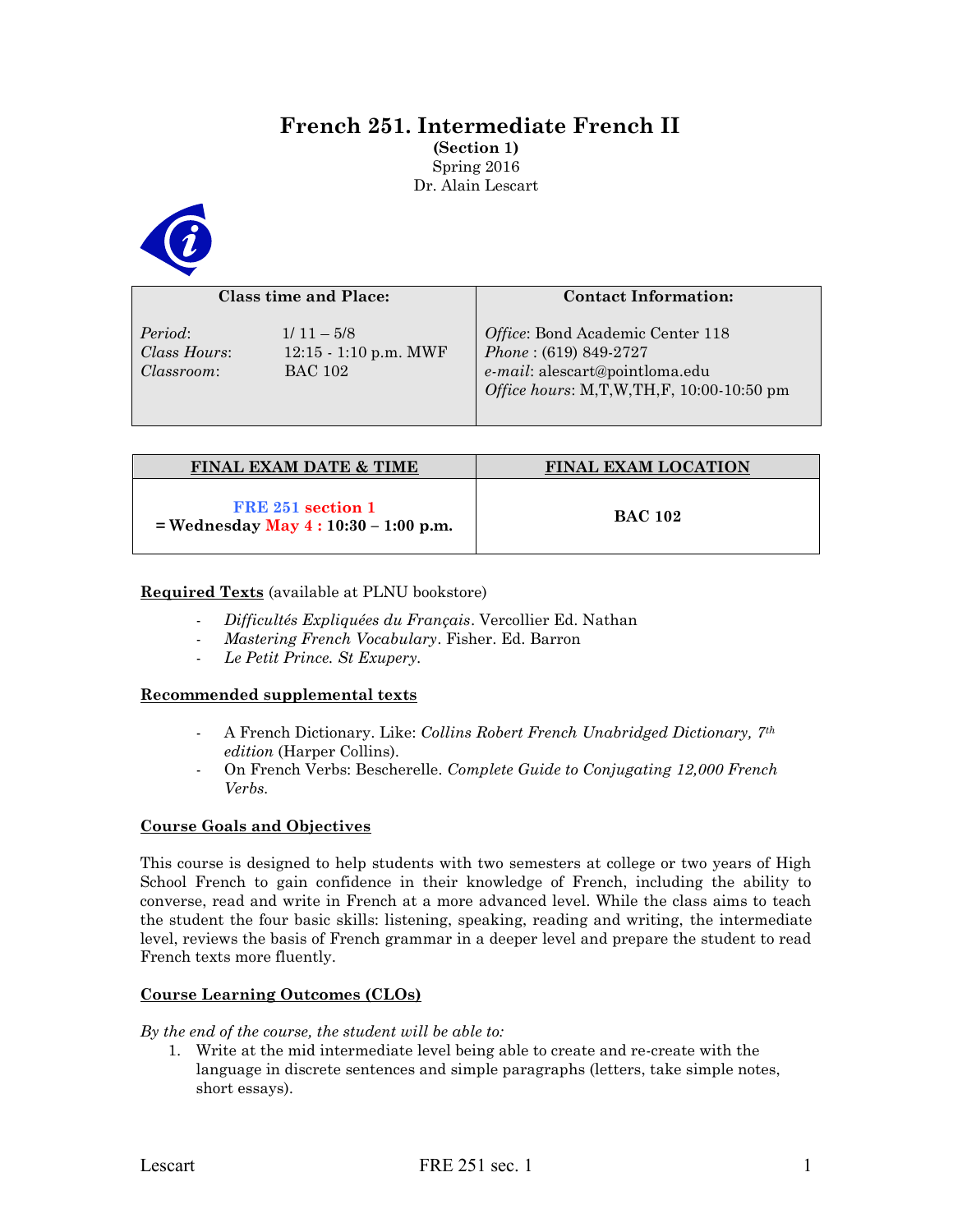- 2. Comprehend increasingly more complex language structures. Decipher some, but not all, native speaker speech.
- 3. Speak by responding to and asking a variety of questions in which the material is created and re-created using familiar vocabulary and grammatical structures.
- 4. Read authentic texts with increased understanding of the main ideas and themes.
- 5. Demonstrate comprehension of cultural mores and patterns of living of the target culture(s) studied.

#### **COURSE CREDIT HOUR INFORMATION**

This class meets the Carnegie Unit minimum requirement of 750 minutes of instructional time + 1500 minutes of out-of-class work per 1 unit of credit. Specific details about how the class meets these requirements are included here in the course syllabus.

#### **Course Activities and Resources**

We will use an instructional ensemble whose core program (vocabulary, conversation, grammar, and culture) is designed to prepare students to sample the menu of open-ended communicative and cultural expansion activities (video, literary and cultural readings, portraits and profiles, games) included at the end of each chapter.

The course is conducted entirely in French. The course also requires the completion of a workbook/laboratory manual that is part of the student package and included in the purchase of the textbook.

In addition there is a separate audio program on CDs that comes with your package. You must complete a chapter's audio/video activities in the lab manual as part of the lab assignment for each chapter. Homework is assigned on a daily basis **and should be turned in as listed in the daily schedule**.

#### **Requirements**

- **1.** Attendance. Your physical presence in class is very important to get the full immersion experience. If you are not present in class, you cannot perform oral exercises and you will lose participation points. Since this is a skill and performance class, students are expected to attend regularly and attendance, both active and passive, will be an important component in the student's participation mark (15%). Students, whether present or absent, are responsible for the material listed in the class, syllabus as well as for any extra material (vocabulary, idioms, etc.) presented in class. If a student misses a class, s/he should procure notes from another student and study the material in the book.
- **2.** Participation in classroom assignments. It is not enough to come to class. You need to engage actively in the oral and written exercises presented in class. Class participation is measured by one's willingness to talk in class and to communicate as fully as possible. It is also measured by one's willingness to attend class regularly and to complete assignments. It is a measure of CO-OPERATION and RISK-TAKING, not of grammatical correctness.
- **3.** Completion of daily workbook/laboratory manual assignments. Before you come to class, finish the workbook/laboratory manual lesson for the day and hand it in. You will need the audio files to do it. Late work will not be accepted for credit,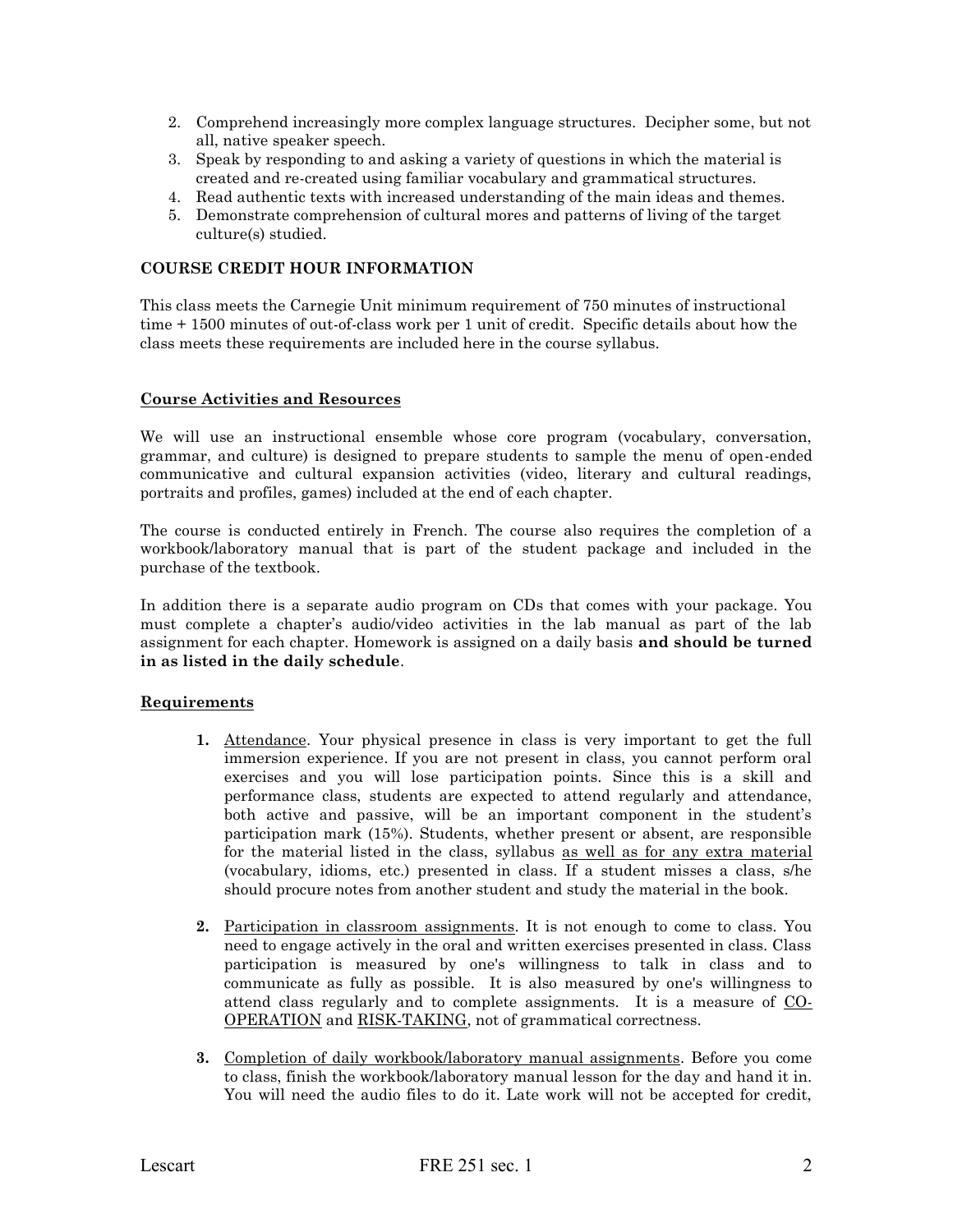though it will be corrected. Work is considered late if it is handed in after it has been handed back or discussed in class. Homework is to be turned in at the beginning of the class. No reminders will be provided since it is assumed that students are adults capable of reading the syllabus.

- **4.** Regular studying of vocabulary and grammar. You will have to study around 120 words per chapter (3-4 lessons). For suggestion on ways to study French, see the **STUDY TIPS AND INTRO TO FRENCH LANGUAGE** manual.
- **5.** Preparation for quizzes and exams. Get ready well in advance for the *dictées*, quizzes and exams. Quizzes are given almost every two weeks. They are marked in the class schedule. THERE ARE NO MAKE-UPS! A missed quiz counts as a zero. If the student has an official excuse (doctor's note or family tragedy) for an absence, the zero is deleted. Such excuses need to be given to the professor within a few days of the absence. If an absence is prolonged (more than three classes), the student must contact the professor immediately. One low mark will be dropped from the interrogations before they are averaged at the end of the semester.

## **Grading of the class**

| Attendance         | 10% |
|--------------------|-----|
| Vocabulary Quizzes | 20% |
| Grammar Quizzes    | 15% |
| Midterm exam       | 20% |
| Final exam         | 20% |
| Petit Prince       | 10% |
| Discussions        | 5%  |
|                    |     |

| 95-10<br>100:<br>А | $90-95$ :<br>$A-$              | 85-90:<br>ĸ+        | $80-85: B$  | B-<br>75-80: |
|--------------------|--------------------------------|---------------------|-------------|--------------|
| $70-$<br>75:       | 65-<br>$\overline{70}$ .<br>v. | $60 - 65$ :<br>. v- | $55-60: D+$ | $50-55: D$   |

Under 50% you have a F.

\* Note: If you are late in class you only receive 80% of the attendance grade.

## **Academic Accommodations**

All students are expected to meet the established standards for this course. Students with learning disabilities who may need accommodations should discuss options with the Academic Support Center **during the first two weeks** of class. The ASC will contact professors with suggested classroom needs and accommodations. Approved documentation must be file in the ASC prior to the start of the semester.

## **Departmental Policy on Academic Honesty**

The Department of Literature, Journalism, and Modern Languages deems intellectual and academic integrity critical to academic success and personal development; therefore, any unethical practice will be detrimental to the student's academic record and more character. Students who present the work of others as if it were their own commit plagiarism. Presenting another's work as one's own includes, but is not limited to, borrowing another student's work, buying a paper, using the thoughts or ideas of others as one's own (using information in a paper without citation), and copying information from the Internet without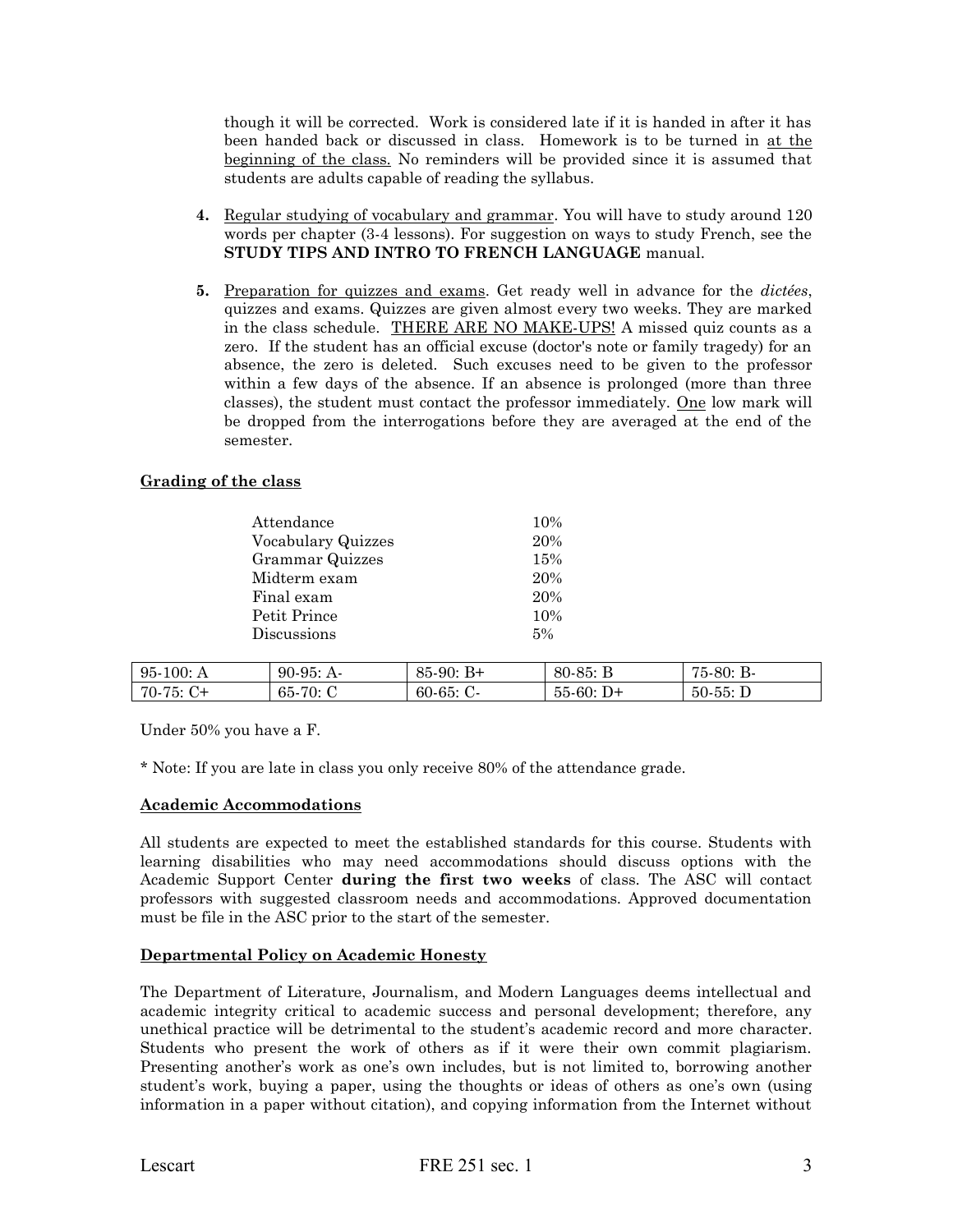citation. Plagiarized work will result in a failing grade for the assignment and possibly for the course. In either event, a written report will be filed with the department chair and the area dean. The dean will review the report and submit it to the Provost and the Vice President for Student Development. It will then be placed in the student's academic file.

## **FINAL EXAMINATION POLICY**

Successful completion of this class requires taking the final examination **on its scheduled day**. The final examination schedule is posted on the Class Schedules site. No requests for early examinations or alternative days will be approved.

In the rare case that a student is scheduled for more than three (3) final examinations on the same day, the student is authorized to contact each professor in order to work out an alternate time for one of those examinations. Department chairs/school deans and college deans need not be involved in the process of making this accommodation.

| <b>FINAL EXAM DATE &amp; TIME</b>                         | <b>FINAL EXAM LOCATION</b> |
|-----------------------------------------------------------|----------------------------|
| FRE 251 section 1<br>= Wednesday May 84 10:30 – 1:00 p.m. | <b>BAC 102</b>             |

## **USE OF TECHNOLOGY**

Point Loma Nazarene University encourages the use of technology for learning, communication, and collaboration. This course requires access to computers, software programs, and the Internet. At some point during the semester you will have a problem with technology, but these problems will not normally be accepted as excuses for unfinished work. Protect yourself by doing the following: Save work often and make regular backups of files in a different location from the originals, plan ahead so that you will have time to use the oncampus computers and printers if necessary, and practice safe computing when surfing the web and checking email.

When you are online on CANVAS, in connection with the class lesson, YOU CANNOT access any other page or internet, or your email, or Facebook, etc, unless requested by your professor. If you are not on CANVAS, you will asked to leave the class and will lose the point of participation for this class. You also need to turn off your phone or other electronic device.

## **TUTORIAL SERVICES**

**T**he PLNU Tutorial Center is available free of charge for all current **undergraduate** PLNU students. It offers tutoring for most subjects, as well as general help with paper editing, study skills, etc. The Tutorial Center is located on the south end of Bond Academic Center, next to the Study Abroad offices. The Tutorial Centers is typically open Monday-Thursday from 8:00AM until 9:00PMand Friday from 8:00AM until 3:00PM. Please note that the Tutorial Center is closed from 9:30-10:30AM, Monday, Wednesday, and Friday, and 5:00- 6:00PM every evening. Tutoring is available by appointment only, and appointments must be made at least one day in advance. Appointments may be arranged in person at the Tutorial Center, over the phone at (619) 849-2593, or via email at TutorialServices@pointloma.edu.